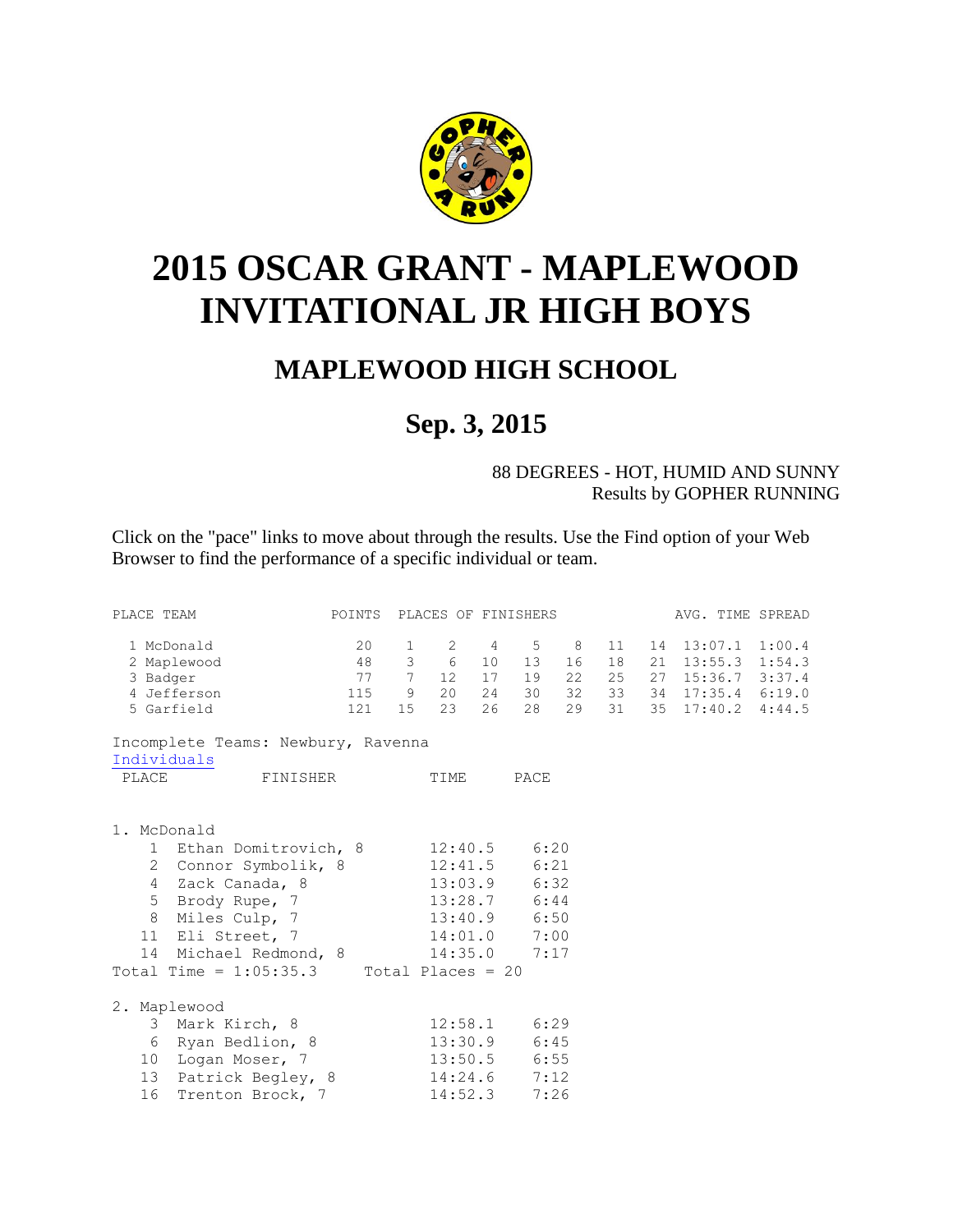| 18 Clayton Pack, 7 16:23.4 8:12<br>21 Dakota Ritenar, 7 17:06.7 8:33<br>Total Time = 1:09:36.2 Total Places = 48                                                                                                                                                                                                                                                                                |  |           |      |
|-------------------------------------------------------------------------------------------------------------------------------------------------------------------------------------------------------------------------------------------------------------------------------------------------------------------------------------------------------------------------------------------------|--|-----------|------|
| 3. Badger<br>7 Jacob Miller, 8 13:38.4 6:49<br>12 Lincoln Hopkins, 7 14:21.5 7:11<br>17 Sean Baxter, 7 16:07.5 8:04<br>19 Jacob Zahoransky, 7 16:40.3 8:20<br>22 Clayton Jablonski, 8 17:15.8 8:38<br>25 Jarrett Wildman, 7 17:40.6 8:50<br>27 Killian Retterer, 8 18:42.8 9:21<br>Total Time = $1:18:03.3$ Total Places = 77                                                                   |  |           |      |
| 4. Jefferson<br>9 Nick Diehl, 8 13:47.4 6:54<br>20 Jonathan Knam, 7 16:57.1 8:29<br>24 Lucas Robinson, 7 17:29.0 8:44<br>30 Gavin White, 7<br>32 Alex Hollis, 7<br>32 Alex Hollis, 7<br>33 Nathan Gray, 7<br>34 Tyler Buemi, 7<br>34 Tyler Buemi, 7<br>34 Tyler Buemi, 7<br>34 Tyler Buemi, 7<br>Total Time = $1:27:56.7$ Total Places = 115                                                    |  |           |      |
| 5. Garfield<br>15 Michael Martin, 8 14:37.9 7:19<br>23 Chris Titschinger, 7<br>26 Jack Norris, 7<br>28 Joey Ball, 8<br>29 Christian Bell, 7<br>31 Cole Owens, 7<br>29 Christian Bell, 7<br>31 Cole Owens, 7<br>29 Christian Bell, 7<br>29 31<br>29 Christian Bell, 7<br>29:41<br>29:41<br>29:51<br>35 Gregory Abeischer, 7 22:28.3 11:14<br>Total Time = $1:28:20.7$ Total Places = 121<br>TEAM |  |           |      |
| PLACE SCORE FINISHER                                                                                                                                                                                                                                                                                                                                                                            |  | TIME PACE | TEAM |

## <span id="page-1-0"></span>[Top](#page-0-0)

| $\mathbf{1}$ |                 | 1 Ethan Domitrovich, 8 | 12:40.5 |      | 6:20 McDonald |
|--------------|-----------------|------------------------|---------|------|---------------|
| 2            |                 | 2 Connor Symbolik, 8   | 12:41.5 |      | 6:21 McDonald |
| 3            |                 | 3 Mark Kirch, 8        | 12:58.1 | 6:29 | Maplewood     |
| 4            |                 | 4 Zack Canada, 8       | 13:03.9 |      | 6:32 McDonald |
| 5            |                 | 5 Brody Rupe, 7        | 13:28.7 |      | 6:44 McDonald |
| 6            |                 | 6 Ryan Bedlion, 8      | 13:30.9 | 6:45 | Maplewood     |
| 7            | $7\phantom{.0}$ | Jacob Miller, 8        | 13:38.4 | 6:49 | Badger        |
| 8            | 8               | Miles Culp, 7          | 13:40.9 |      | 6:50 McDonald |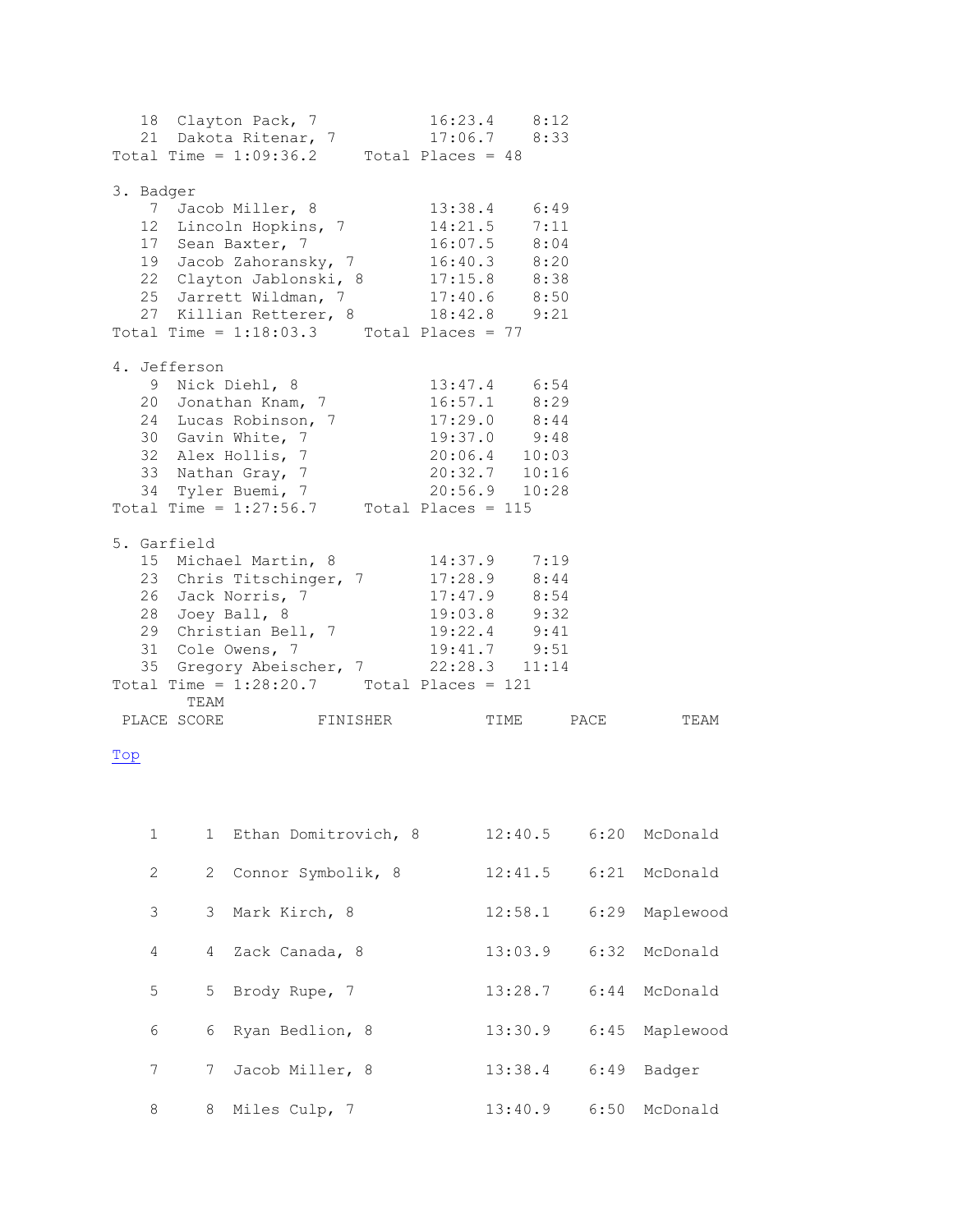| 9  | Michael Colman, 7  | 13:44.0 6:52 Ravenna         |  |
|----|--------------------|------------------------------|--|
|    | 10 9 Nick Diehl, 8 | 13:47.4 6:54 Jefferson       |  |
| 11 | 10 Logan Moser, 7  | 13:50.5    6:55    Maplewood |  |
| 12 | Jacob Orms, 8      | 13:54.6    6:57    Newbury   |  |

<span id="page-2-3"></span><span id="page-2-2"></span><span id="page-2-1"></span><span id="page-2-0"></span>

|    |    | Pace: 7:00   8:00   9:00   10:00   11:00   12:00   13:00   14:00       |         |       |               | Top |
|----|----|------------------------------------------------------------------------|---------|-------|---------------|-----|
| 13 | 11 | Eli Street, 7                                                          | 14:01.0 | 7:00  | McDonald      |     |
| 14 | 12 | Lincoln Hopkins, 7                                                     | 14:21.5 | 7:11  | Badger        |     |
| 15 | 13 | Patrick Begley, 8                                                      | 14:24.6 | 7:12  | Maplewood     |     |
| 16 | 14 | Michael Redmond, 8                                                     | 14:35.0 | 7:17  | McDonald      |     |
| 17 | 15 | Michael Martin, 8                                                      | 14:37.9 |       | 7:19 Garfield |     |
| 18 | 16 | Trenton Brock, 7                                                       | 14:52.3 | 7:26  | Maplewood     |     |
| 19 |    | Jacob Wolford, 7                                                       | 15:02.8 | 7:31  | McDonald      |     |
| 20 |    | Noah Arnold, 8                                                         | 15:12.0 | 7:36  | Newbury       |     |
| 21 |    | Dominic Cretella, 7                                                    | 15:31.6 | 7:46  | McDonald      |     |
| 22 |    | Ian Chepke, 8                                                          | 15:51.5 | 7:56  | McDonald      |     |
|    |    |                                                                        |         |       |               |     |
|    |    | Pace: 7:00   8:00   9:00   10:00   11:00   12:00   13:00   14:00       |         |       |               | Top |
| 23 | 17 | Sean Baxter, 7                                                         | 16:07.5 | 8:04  | Badger        |     |
| 24 |    | Hunter Vargo, 7                                                        | 16:16.7 | 8:08  | Ravenna       |     |
| 25 | 18 | Clayton Pack, 7                                                        | 16:23.4 | 8:12  | Maplewood     |     |
| 26 |    | Steven Mangin Jr., 7                                                   | 16:29.2 | 8:15  | McDonald      |     |
| 27 | 19 | Jacob Zahoransky, 7                                                    | 16:40.3 | 8:20  | Badger        |     |
| 28 | 20 | Jonathan Knam, 7                                                       | 16:57.1 | 8:29  | Jefferson     |     |
| 29 | 21 | Dakota Ritenar, 7                                                      | 17:06.7 | 8:33  | Maplewood     |     |
| 30 | 22 | Clayton Jablonski, 8                                                   | 17:15.8 | 8:38  | Badger        |     |
| 31 |    | John Crouch, 7                                                         | 17:15.9 | 8:38  | Maplewood     |     |
| 32 | 23 | Chris Titschinger, 7                                                   | 17:28.9 | 8:44  | Garfield      |     |
| 33 | 24 | Lucas Robinson, 7                                                      | 17:29.0 | 8:44  | Jefferson     |     |
| 34 | 25 | Jarrett Wildman, 7                                                     | 17:40.6 | 8:50  | Badger        |     |
| 35 | 26 | Jack Norris, 7                                                         | 17:47.9 |       | 8:54 Garfield |     |
| 36 |    | Gabe Gladd, 8                                                          | 17:48.8 | 8:54  | Maplewood     |     |
|    |    | Pace: 7:00   8:00   9:00   10:00   11:00   12:00   13:00   14:00   Top |         |       |               |     |
| 37 | 27 | Killian Retterer, 8                                                    | 18:42.8 | 9:21  | Badger        |     |
| 38 |    | Brenden Bockleman, 7                                                   | 18:53.5 | 9:27  | Maplewood     |     |
| 39 | 28 | Joey Ball, 8                                                           | 19:03.8 | 9:32  | Garfield      |     |
| 40 |    | Brandon Barry, 7                                                       | 19:20.2 | 9:40  | Badger        |     |
| 41 | 29 | Christian Bell, 7                                                      | 19:22.4 |       | 9:41 Garfield |     |
| 42 | 30 | Gavin White, 7                                                         | 19:37.0 | 9:48  | Jefferson     |     |
| 43 | 31 | Cole Owens, 7                                                          | 19:41.7 | 9:51  | Garfield      |     |
|    |    | Pace: 7:00   8:00   9:00   10:00   11:00   12:00   13:00   14:00   Top |         |       |               |     |
| 44 | 32 | Alex Hollis, 7                                                         | 20:06.4 | 10:03 | Jefferson     |     |
| 45 |    | Hunter Redmond, 7                                                      | 20:07.0 | 10:03 | McDonald      |     |
| 46 |    | Zack Heffley, 8                                                        | 20:32.0 | 10:16 | Ravenna       |     |
| 47 | 33 | Nathan Gray, 7                                                         | 20:32.7 | 10:16 | Jefferson     |     |
| 48 | 34 | Tyler Buemi, 7                                                         | 20:56.9 | 10:28 | Jefferson     |     |
|    |    |                                                                        |         |       |               |     |